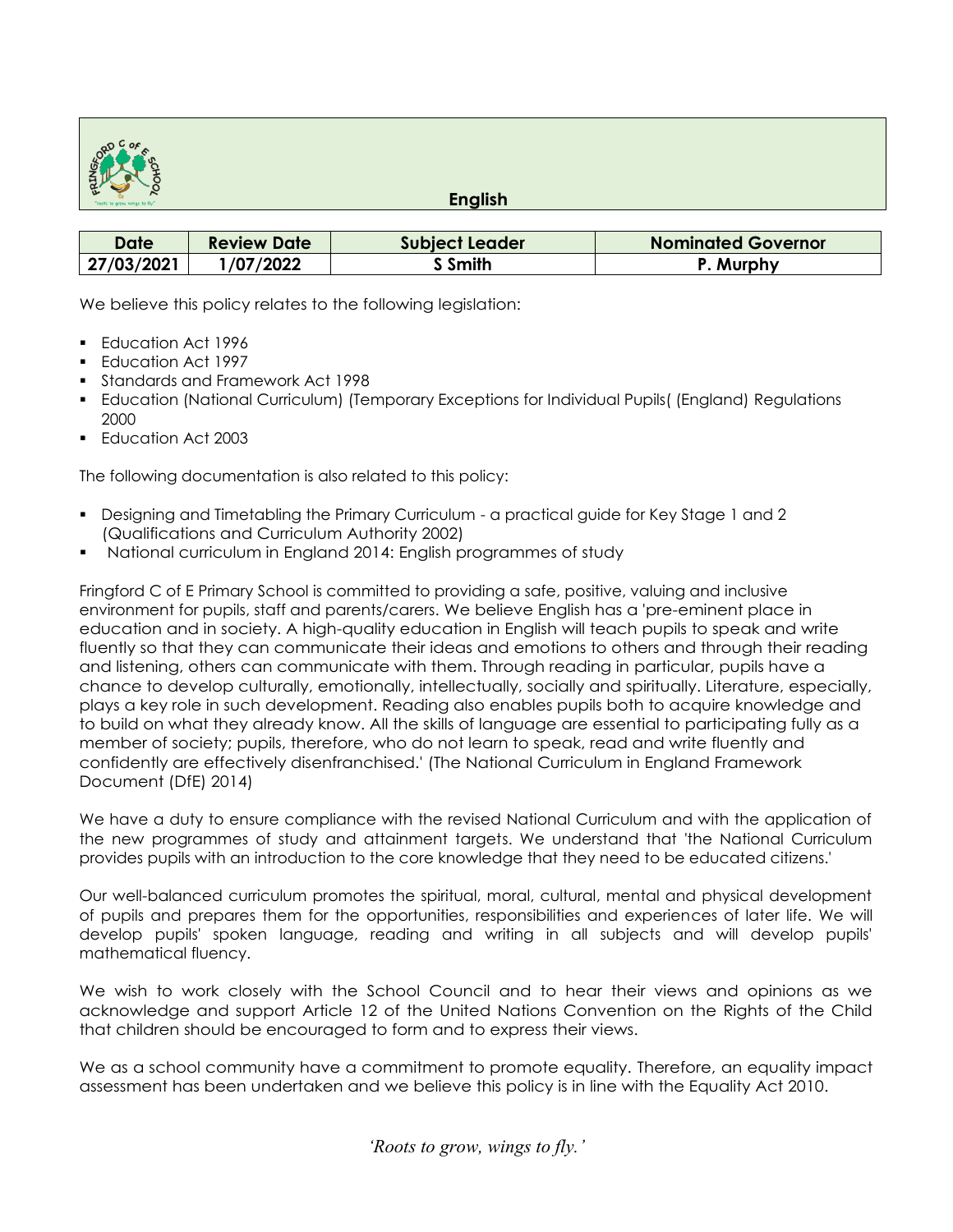We believe it is essential that this policy clearly identifies and outlines the roles and responsibilities of all those involved in the procedures and arrangements that is connected with this policy.

# **Aims**

To ensure that all pupils:

- **•** read easily, fluently and with good understanding
- develop the habit of reading widely and often, for both pleasure and information
- acquire a wide vocabulary, an understanding of grammar and knowledge of linguistic
- conventions for reading, writing and spoken language
- **a** appreciate our rich and varied literary heritage
- write clearly, accurately and coherently, adapting their language and style in and for a range of contexts, purposes and audiences
- use discussion in order to learn; they should be able to elaborate and explain clearly
- **their understanding and ideas**
- are competent in the arts of speaking and listening, making formal presentations,
- demonstrating to others and participating in debate.

(The National Curriculum in England Framework Document (DfE) 2014)

- To promote the teaching of numeracy and literacy within all subjects.
- To share good practice within the school.
- To work with other schools to share good practice in order to improve this policy.

### **Objectives**

- To ensure teaching and learning in school supports the development of writing, reading, speaking and listening skills in pupils, ensuring all pupils achieve their full potential according to their ages and abilities.
- To ensure the school's teaching staff is highly trained and consists of committed teachers who have the expertise to develop the potential of all pupils.
- To provide a rich and varied curriculum that will stimulate and interest all pupils.
- To ensure teaching styles and methods vary to suit pupils' differing learning styles and abilities.
- To provide resources for all pupils that will support effective learning and teaching.
- To ensure leadership and management structures within the school support the implementation of these objectives.

#### **Responsibility for the policy and procedure Role of the governing body**

The Governing Body has:

- appointed a member of staff to be responsible for the curriculum leadership of English;
- delegated powers and responsibilities to the Headteacher to ensure all school personnel and stakeholders are aware of and comply with this policy;
- responsibility for ensuring compliance with the legal requirements of the National Curriculum;
- responsibility for ensuring that the school complies with all equalities legislation;
- nominated a designated Equalities governor to ensure that appropriate action will be taken to deal with all prejudice related incidents or incidents which are a breach of this policy;
- **•** responsibility for ensuring funding is in place to support this policy;
- responsibility for ensuring this policy and all linked policies are maintained and updated regularly;
- responsibility for ensuring all policies are made available to parents;
- the responsibility of involving the School Council in the development, approval, implementation and review of this policy;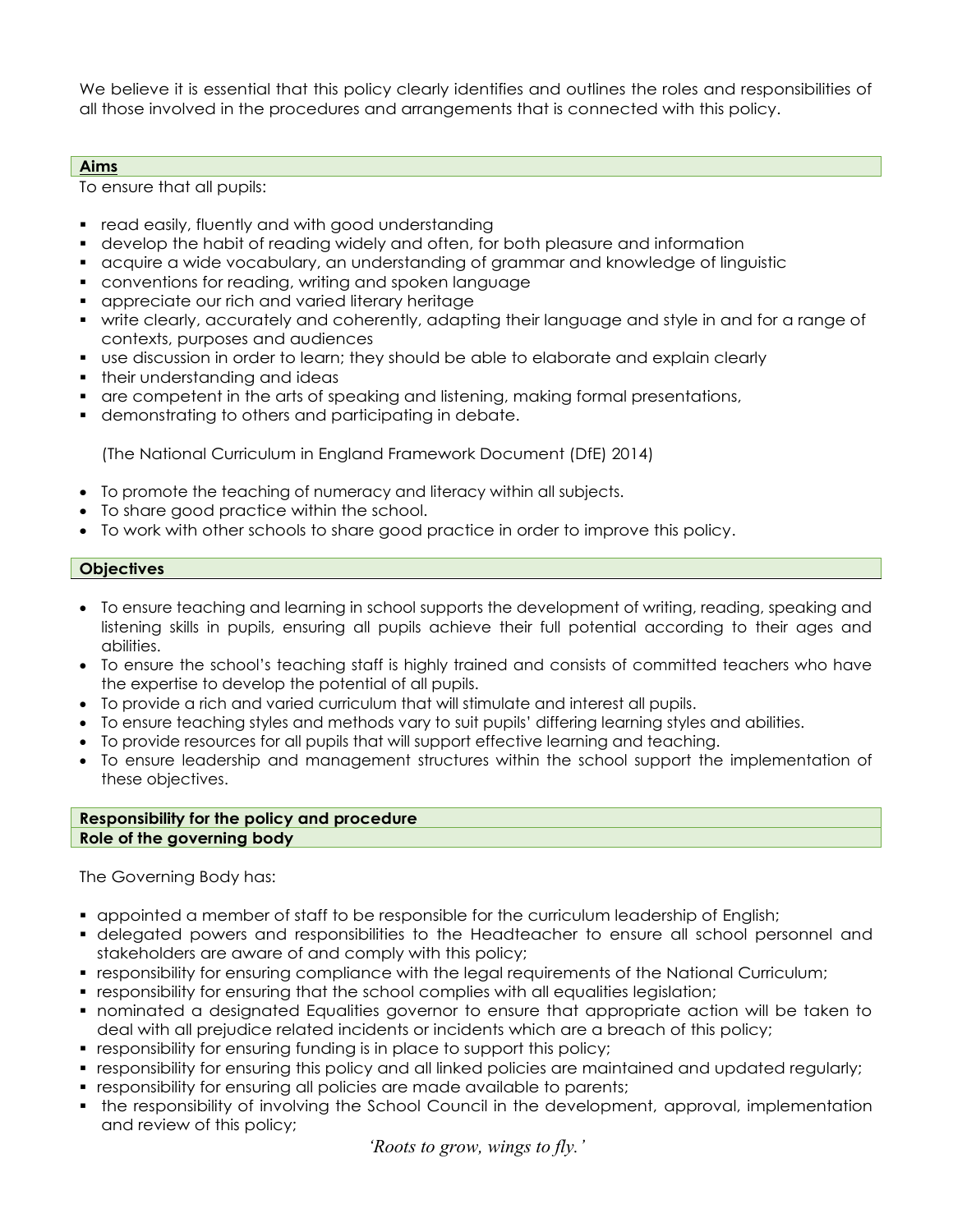- nominated a link governor to visit the school regularly, to liaise with the Headteacher and the coordinator and to report back to the Governing Body;
- responsibility for the effective implementation, monitoring and evaluation of this policy

### **Role of the Headteacher**

The Headteacher will:

- **e** ensure all school personnel are aware of and comply with this policy;
- work closely with the subject leader and the link governor;
- ensure compliance with the legal requirements of the National Curriculum;
- consider disapplying a pupil from all or part of the National Curriculum for a period of time if this will benefit the child;
- encourage parents to take an active role in curriculum development;
- **provide leadership and vision in respect of equality;**
- **provide guidance, support and training to all staff;**
- be accountable for standards in this subject area;
- **nonitor the effectiveness of this policy by;** 
	- $\triangleright$  observing teaching and learning
	- $\triangleright$  planning scrutinies and work trawls
	- $\triangleright$  discussions with pupils and members of the school council
- annually report to the Governing Body on the success and development of this policy

### **Role of the Subject Leader**

The Subject Leader will:

- **I** lead the development of this policy throughout the school;
- work closely with the Headteacher, the nominated governor and SENCO;
- **nance in the Headteacher by;** anonitor standards with the Headteacher by;
	- $\triangleright$  auditing the subject area
	- $\triangleright$  review of the scheme of work
	- > monitoring teachers planning
	- > lesson observations
	- $\triangleright$  scrutinising children's work
	- $\triangleright$  discussions with pupils
- ensure continuity and progression throughout the school;
- **devise a subject improvement plan;**
- **provide guidance and support to all staff;**
- provide training for all staff on induction and when the need arises regarding;
- **attend appropriate and relevant INSET;**
- keep up to date with new developments;
- undertake an annual audit and stock take of resources;
- purchase new resources when required and in preparation for the new academic year;
- **nanage the subject budget effectively;**
- **undertake risk assessments when required;**
- **review and monitor:**
- annually report to the Governing Body on the success and development of this policy

# **Role of the Nominated Governor**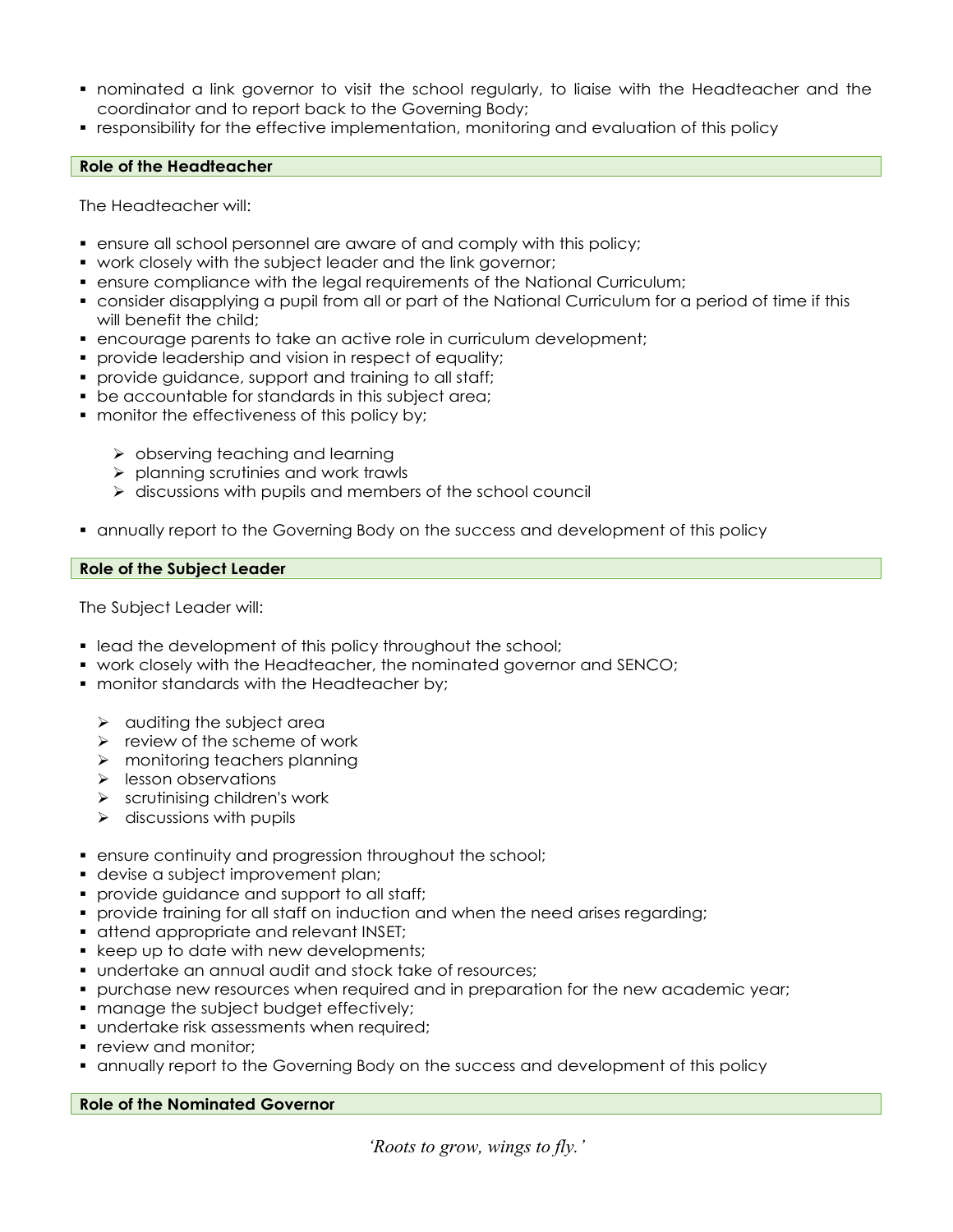The Nominated Governor will:

- work closely with the Headteacher and the subject leader;
- ensure this policy and other linked policies are up to date;
- ensure that everyone connected with the school is aware of this policy;
- **•** attend training related to this policy;
- **•** report to the Governing Body every term;
- annually report to the Governing Body on the success and development of this policy

### **Role of Teachers**

Teachers will:

- comply with all aspects of this policy;
- work closely with the subject leader to develop this policy;
- **devise medium and short term planning;**
- develop mathematical fluency, numeracy and mathematical understanding in all subjects;
- develop pupils' spoken language, reading, writing and vocabulary in all subjects;
- **plan and deliver good to outstanding lessons;**
- plan differentiated lessons which are interactive, engaging, of a good pace and have a three part structure;
- have high expectations for all children and will provide work that will extend them;
- assess, record and report on the development, progress and attainment of pupils;
- **a** achieve high standards;
- celebrate the success of pupils in lessons
- **Implement the school's equalities policy and schemes;**
- **•** report and deal with all incidents of discrimination;
- **that incore is absorpt** attend appropriate training sessions on equality;
- report any concerns they have on any aspect of the school community

# **Role of School Personnel**

Pupils will:

- **be aware of and comply with this policy;**
- **•** be encouraged to work in partnership with the school by making decisions and exercising choice in relation to their educational programme;
- **I** listen carefully to all instructions given by the teacher;
- **s** ask for further help if they do not understand;
- **participate fully in all lessons;**
- participate in discussions concerning progress and attainment;
- **treat others, their work and equipment with respect;**
- support the school Code of Conduct and guidance necessary to ensure the smooth running of the school;
- **If all i** liaise with the school council;
- **take part in questionnaires and surveys**

# **Role of School Council**

The School Council will be involved in:

- **determining this policy with the Governing Body;**
- discussing improvements to this policy during the school year;
- organising surveys to gauge the thoughts of all pupils;
- **•** reviewing the effectiveness of this policy with the Governing Body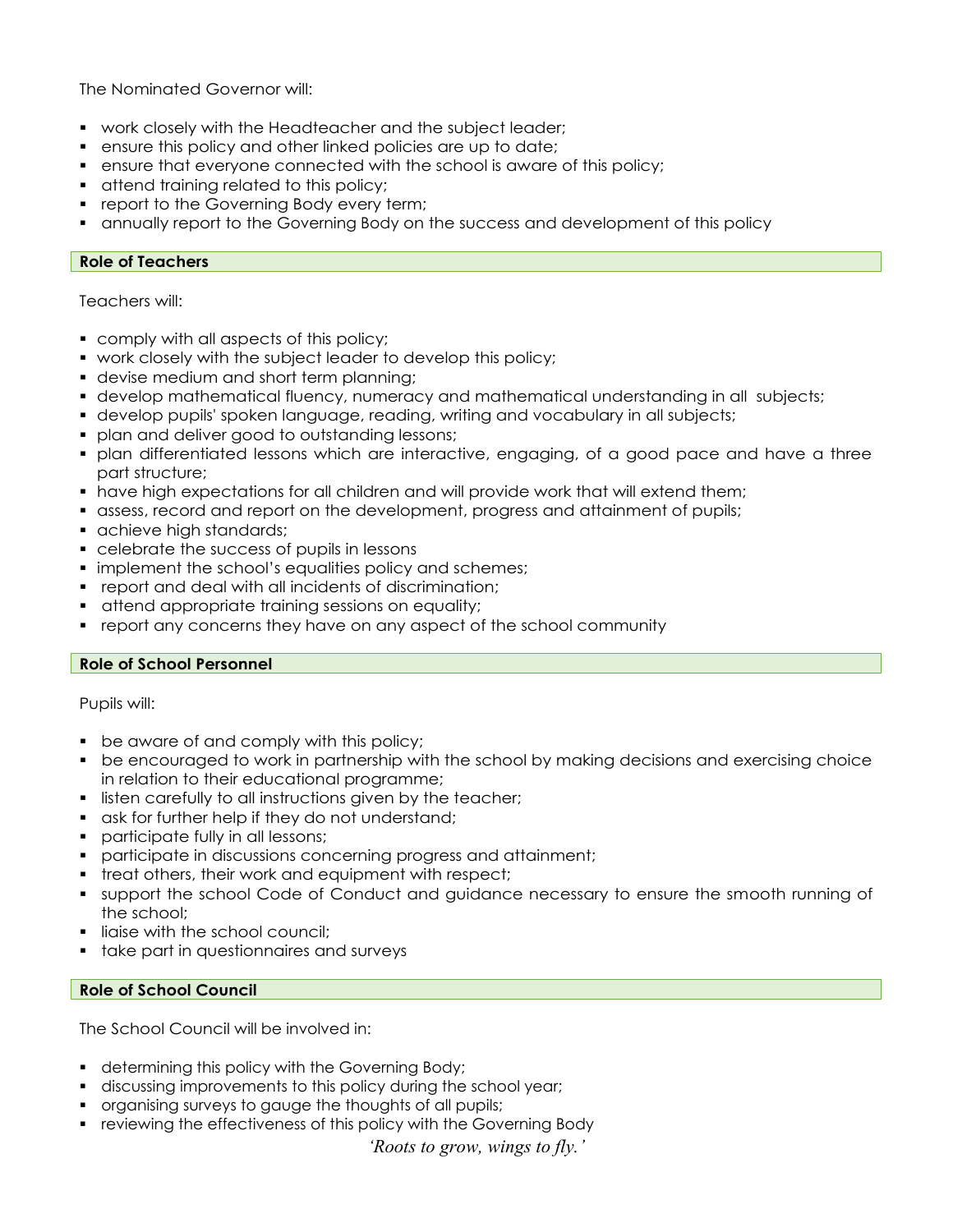# **Role of Parents/Carers**

Parents/carers will:

:

- **be aware of and comply with this policy;**
- be encouraged to take an active role in the life of the school by attending:
	- $\triangleright$  parents and open evenings
	- > parent-teacher consultations
	- > curriculum development workshops
- **be encouraged to work in school as volunteers;**
- be encouraged to respond to curriculum information newsletter;
- be informed via termly newsletters of their child's topics;
- **s** asked to provide suggestions and ideas for improving this subject;
- **be asked to take part periodic surveys conducted by the school on curriculum development;**
- be invited to make presentations to pupils on aspects of this subject area;
- encourage effort and achievement;
- encourage completion of homework and return it to school;
- **provide the right conditions for homework to take place;**
- expect their child to hand in homework on time;
- join the school in celebrating success of their child's learning;

# **Policy Procedure**

**Spoken language** 

We need to:

- continue to develop pupils' confidence and competence in spoken language;
- develop in pupils their understanding of books and other reading material;
- demonstrate to them how to prepare their ideas before they write;
- explain to pupils ways of thinking clearly to themselves and to others;
- develop pupils, confidence in using discussion and debate as a means to probing and remedying their misconceptions

(The National Curriculum in England (DfE) 2014)

- Pupils have access to a wide range of speaking and listening opportunities that include:
- Talking about their own experiences, recounting events
- **Participating in discussion and debate**
- Retelling stories and poems
- Expressing opinions and justifying ideas
- Listening to stories read aloud
- Presenting ideas to different audiences
- Taking part in school performances
- Responding to different kinds of texts
- **Talking to visitors in school**

# **Oracy**

 Oracy can be seen as an outcome, whereby student learn to talk confidently, appropriately and sensitivity. Oracy involves teachers and their students thinking carefully and deliberately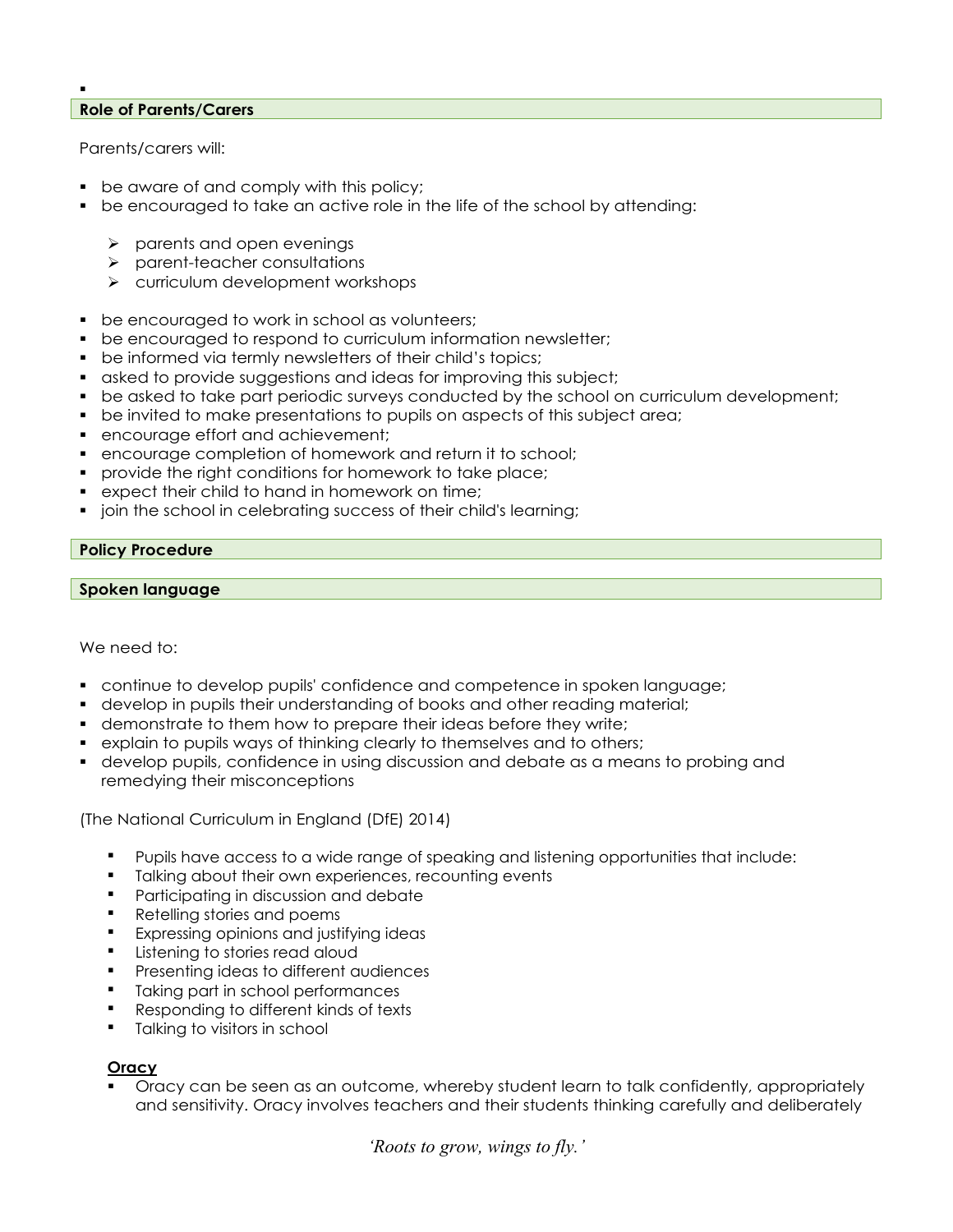about the sorts of spoken language they are using, and this will vary across the subjects and with different age groups.

 At Fringford, children develop the vocabulary to discuss well and have the ability to structure thoughts so they make sense to others. Throughout the English curriculum, there are opportunities for speaking and listening activities and should be developed in all English lessons. Children have time to think, pair and share; discuss in groups and as a whole class; contribute and take part in debates; have extended thinking time; using sentence stems; use concept cartoons and have opportunities to do mini-presentations.

# **Reading**

We need to develop pupils' competence in the programmes of study of Word Reading and Comprehension.

# **Comprehension (both listening and reading)**

Comprehension skills will be developed by:

- **high quality discussion with the teacher;**
- **•** reading and discussion of stories, poems and non-fiction;
- encouraging pupils to read widely both fiction and non-fiction;
- **EXECT:** establishing an appreciation and love for reading
- Teachers planning using the Power of Reading and Cornerstone materials to ensure children are engaged through high-quality texts

#### **Power of Reading**

At Fringford Primary School, reading truly is at the heart of our English curriculum. The English curriculum is planned around a sequence of high-quality age appropriate texts. The curriculum is designed so that children are exposed to high quality texts that are recommended by the CLPE (Centre for Literacy in Primary Education). This approach has proven to enhance reading comprehension and provides meaningful contexts and purposes for writing. Children will read together as a class, discuss texts in depth and will achieve good writing outcomes. The POR approach lends itself well to fiction writing with some opportunities for non-fiction. Teachers adapt the teaching sequences and use Cornerstones to give children opportunities for non-fiction writing – this will be linked to their topic or other areas of the curriculum.

#### **Whole class guided reading session**

Guided Reading is the method used to teach children to become fluent in reading and comprehension skills of inference and deduction. In KS2, children are taught as a whole class so they can read with the teacher more often, analysing a wide range of texts and benefiting from the teacher's expert explanations, modeling, questioning and feedback. It gives children opportunities to further develop their speaking and listening skills as questions and discussion opportunities are planned for.

All children have a high quality and challenging text, which is dissected by the class through high level questioning and discussions. Children are exposed to a range of texts/extracts – poetry, classical texts, historical texts, picture books etc. Teachers model fluency, intonation and comprehension skills. They should model the thought process and provide a range of activities for children to develop their reading skills.

Whole class guided reading is primarily the class teachers' responsibility and must be planned and evaluated for all children by the class teacher/s. Children should develop their reading skills through the use of VIPERS. VIPERS is an acronym to aid the recall of the 6 reading domains as part of the UK's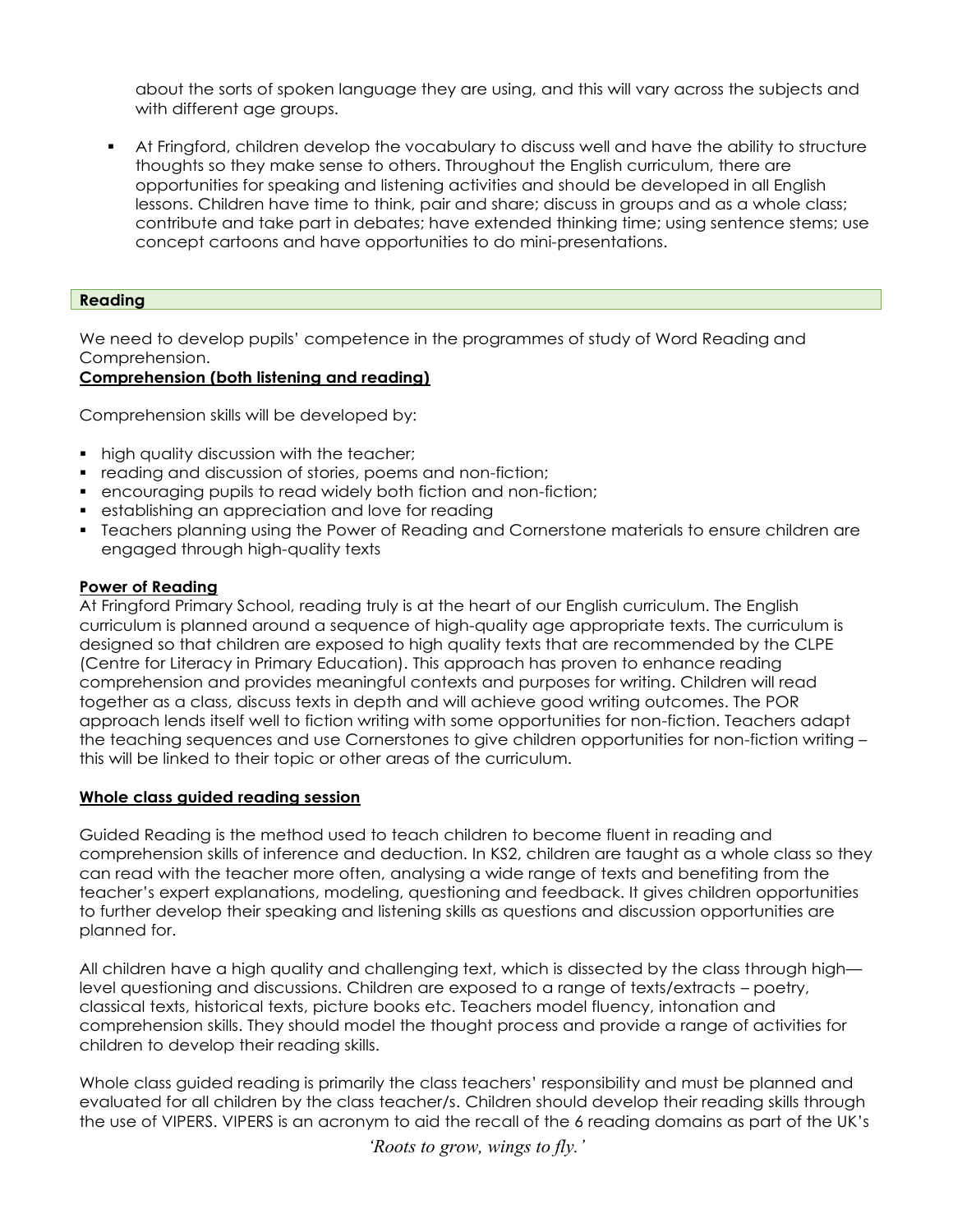reading curriculum. They are the key areas which children need to know and understand in order to develop their comprehension of texts. VIPERS stands for

- Vocabulary
- Inference
- Prediction
- Explanation
- Retrieval
- Sequence or Summarise.

Whole class guided reading occurs outside of the main literacy lesson and lasts for 30 minutes or can be blocked so that children have a longer period of time.

In Foundation Stage, the teaching of reading will initially be done as shared reading with the class teacher or teaching assistant. Children enjoy sharing books and being read to, select texts (fiction, non-fiction and poetry) and participation is encouraged.

In KS1, guided reading is organized so that children work with the teacher at least 4X a week and as a whole class 1X a week. The traditional guided read approach allows the teacher to focus on phonics skills and 'word reading' skills. The whole class reading approach is to encourage discussion, answer questions based on what has been read, making simple inferences and making links between books and their own experiences.

### **Reading Books (please read Phonics policy for information regarding decodable books)**

All children should have two books: a reading book and a library book. The reading book must be from the ORT reading scheme and should be decodable during early reading. Oxford Reading Tree is underpinned by Oxford's expertly constructed and well-established levelling system – the Oxford Levels. The carefully levelled independent reading resources develop reading, vocabulary and comprehension. The Oxford Levels offer clear progression in developing literacy skills and a love of reading. The progression complements a well-planned curriculum.

In EYFS and KS1, teachers should choose the books that offer children an opportunity to practice the phonic knowledge and skills they have learned within a controlled text. The texts and books children are asked to read independently should be fully decodable for them at every stage of the programme. This means they must be composed almost entirely of words made up of graphemephoneme correspondences that a child has learned up to that point. Floppy's Phonics Fiction and Nonfiction and Traditional Tales are fully decodable. The fine-levelling is based on comprehensive phonics pedagogy. These books are ideal for consolidating phonics knowledge. The school provides a range of decodable books for children and Floppy Phonics Sound books.

Some children in KS2 may still require guidance when choosing a suitable reading book from the correct book band but mature readers are allowed to choose their reading book from the correct level. All children should read all the books within a book band in order to develop fluency and build vocabulary. In KS2, the reading scheme allows children to read a variety of texts; build vocabulary; study a range of authors and their style and enjoy wonderful children's literature.

The variety in Oxford Reading Tree gives children a wide breadth of reading experience and the opportunity to develop knowledge and cultural capital. A wide range of topics gives children a base of knowledge that otherwise would be beyond their experience. Cross-curricular links in each book connect topics with pupils' knowledge in the wider curriculum. Traditional Tales bring together stories from around the world that children can read themselves. The series introduces children to a rich literary heritage and embeds the conventions and language of traditional tales and storytelling from the earliest levels.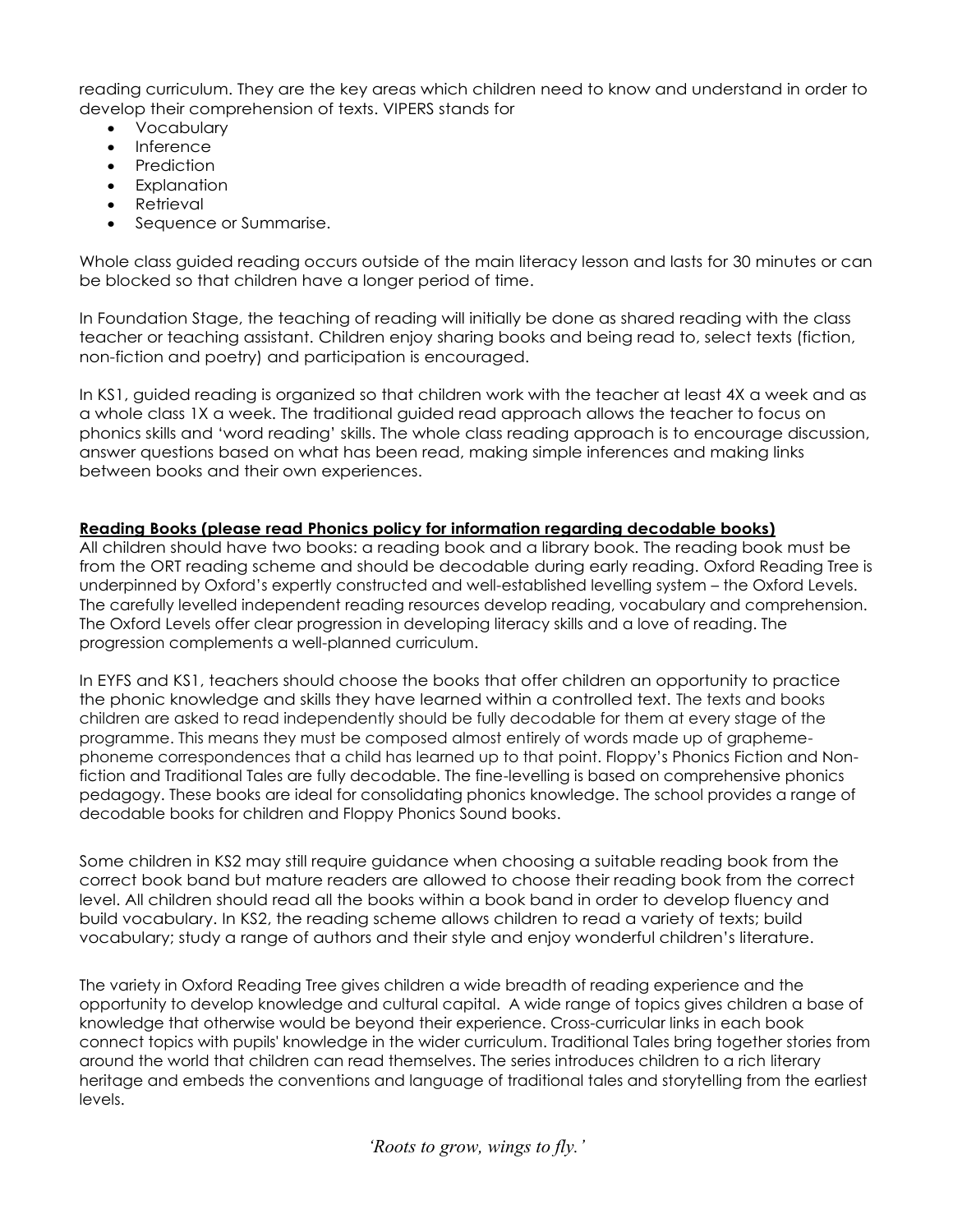Children have access to the newly refurbished library where the school has recently purchased nonfiction books to support the Cornerstones topics that children will be studying. This gives children the opportunity to use reference books in lessons and an opportunity to read around the subject they are studying. All classes have regular access to the library (one weekly slot or more) for children to take books home. Children can also choose books from their class libraries which have a range of non-fiction and fiction books.

### **Writing**

We need to develop pupils' competence in Transcription (spelling and handwriting) and Composition (articulating ideas and structuring them in speech and writing).

**Composition (articulating ideas and structuring them in speech and writing)** will be developed by teaching pupils how to:

- **plan, revise, and evaluate their writing;**
- write down their ideas fluently by spelling quickly and accurately;
- **articulate and communicate ideas;**
- organise ideas coherently for a reader

**Transcription (spelling and handwriting)** will be developed by teaching pupils how to spell quickly and accurately by:

- knowing the relationship between sounds and letters (phonics)
- **understanding word structure**
- **•** understanding the spelling structure of words

Pupils have access to a wide range of writing opportunities that include:

- **•** shared writing
- **•** auided writing
- independent writing
- writing different text types and narrative styles
- writing in different curriculum areas
- handwriting practice
- collaborative writing
- writing related to own experiences and enjoyment
- writing from a variety of stimuli
- planning, drafting, editing and presenting
- **using ICT**

In order to meet the end of year expectations, children will be given a writing passport with the writing objectives. Teachers will give children the opportunities to meet these objectives and children will have the opportunity to self-assess. Where possible, children should be given a success criteria (steps to success) that is linked to the writing passports.

# **Spellings**

No Nonsense Spelling is a complete spelling programme designed to meet the needs of the 2014 National Curriculum from Year 2 to Year 6.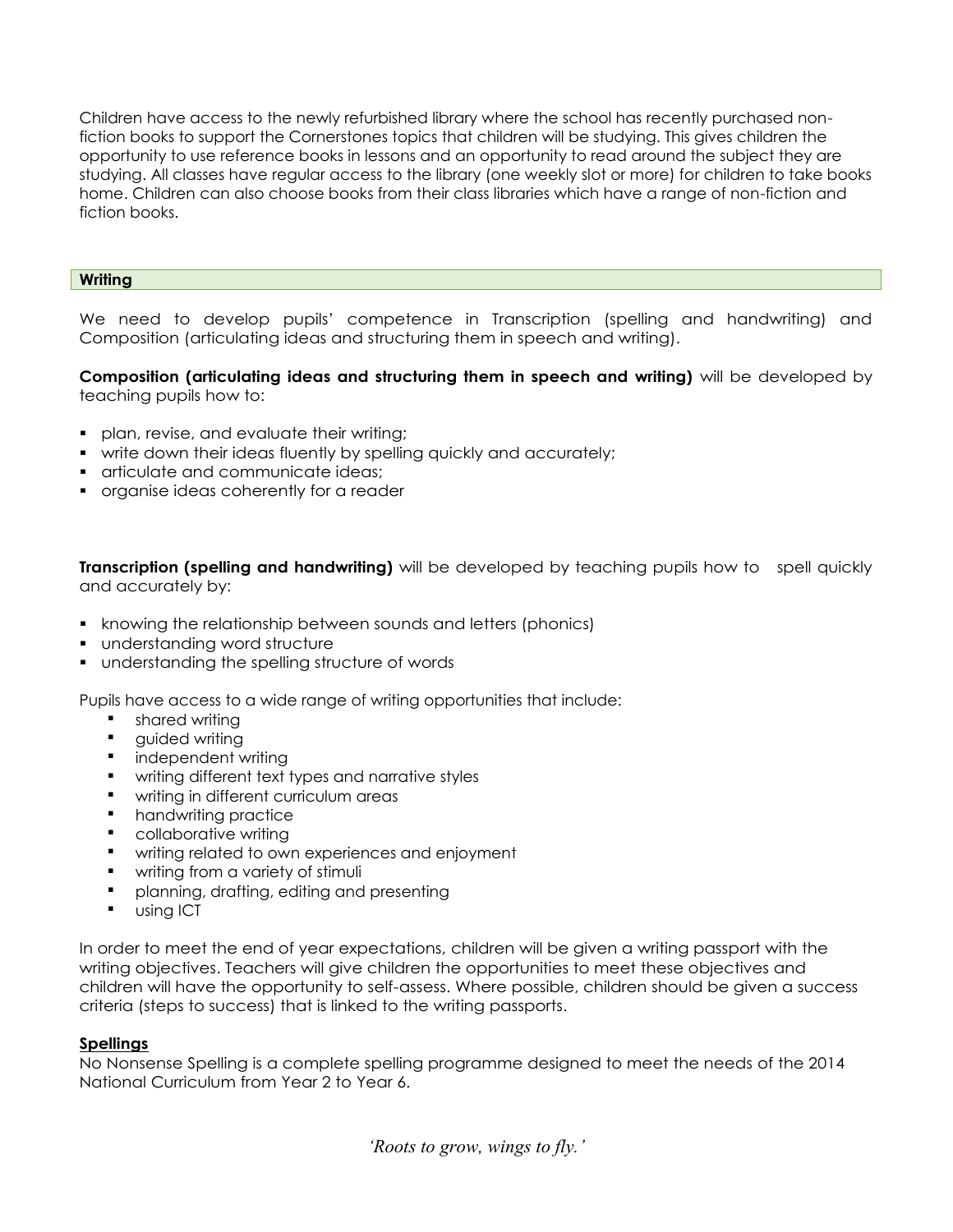Teachers will use this programme to set weekly spellings and test children. Children will be expected to keep spelling journals where they can practice words in variety of words.

As well as this, children will be learning the statutory spellings for their year group and be tested on these several times in the year.

### **Handwriting**

Children must be able to write with ease, speed and legibility. Handwriting skills should be taught regularly and systematically using the Letter Join scheme.

### Early Years

Children should begin to learn how to correctly hold a pencil. Then how to use a pencil, and hold it effectively to form recognisable letters most of which are correctly formed. They should be given the opportunities to develop their handwriting in print.

### Key Stage 1

Children will continue to develop fine and gross motor-skills with a range of multi-sensory activities. Handwriting should be discussed within and linked to phonics sessions. Teachers and support staff continue to guide children on how to write letters correctly, using a comfortable and efficient pencil grip. Children should now be leaving spaces between words accurately. By the end of Key Stage 1 children will be able to write legibly, using upper and lower-case letters appropriately and correct spacing between word. Once children are able to form letters securely, they should be taught how to join using the Letter Join handwriting scheme.

Key Stage 2, during this stage the children continue to have direct teaching and regular practice of handwriting using Letter Join. We aim for them to develop a clear, fluent style and by the end of Year 6 be able to adapt their handwriting for the for different purposes, such as: a neat, legible hand for finished, presented work, a faster script for note making and the ability to print for labelling diagrams etc.

At Fringford, we use Letter Join handwriting software package that provides computer fonts to enable teachers to create text for a style which matches this school's handwriting style. Teachers are expected to use this font in teaching resources, worksheets and when displaying text on their boards to show children the expectation of handwriting at all times.

#### **Teaching and Learning style**

We use a variety of teaching and learning styles in order to develop children's knowledge, skills and understanding.

### **Curriculum planning and organisation**

Teachers collaborate on the planning of the subject to ensure parity in provision and to share expertise. Curriculum planning is managed in three phases namely:

# **Long Term Planning**

- details what is to be taught over the year
- **•** provides teaching guidelines and overall objectives for each year group for the whole year

# **Medium Term Planning**

- organises the subject into termly or half-termly sections
- is more detailed and the objectives are more specific in nature
- is developed by the teachers, who respond to the needs of their pupils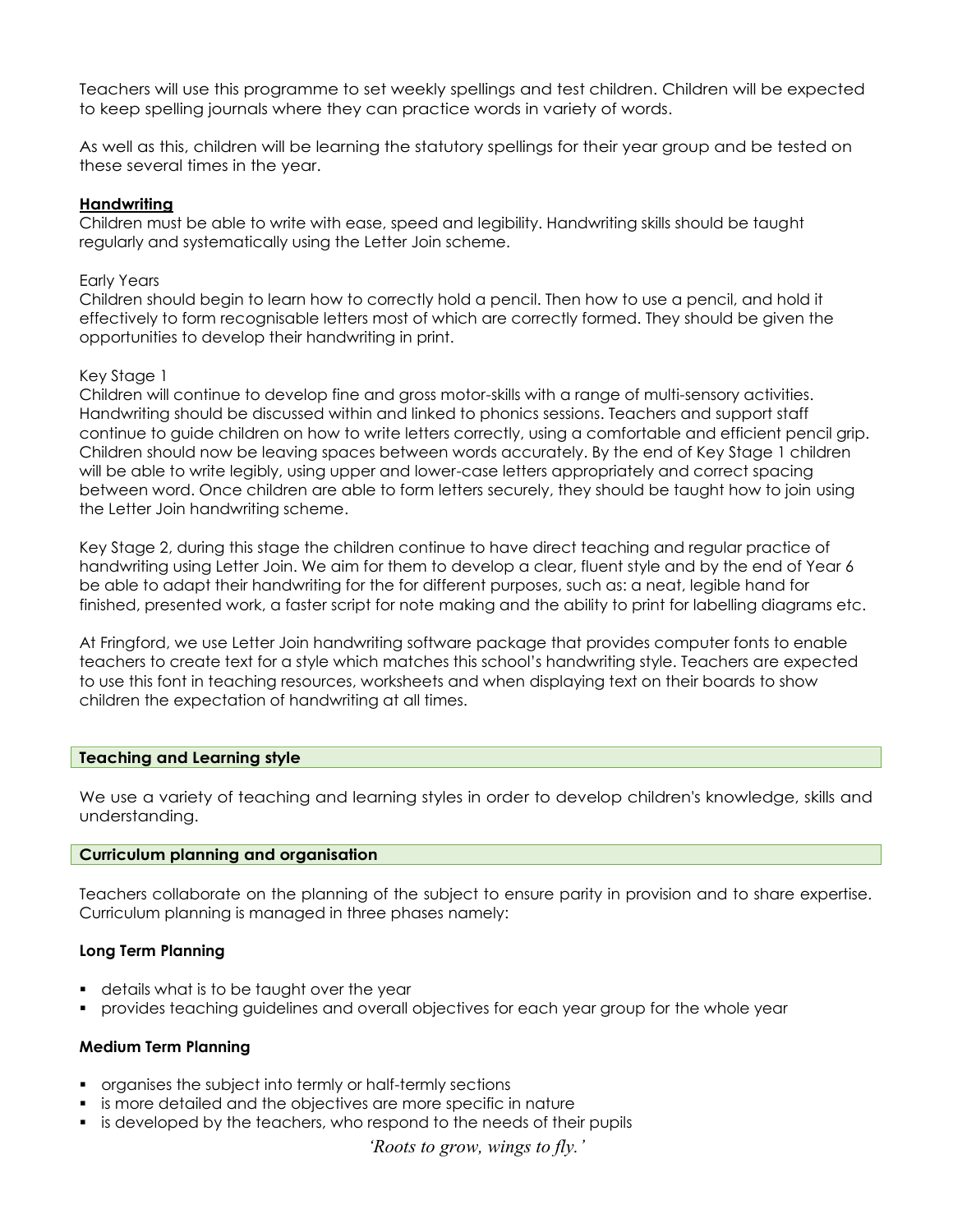ensures a balanced distribution of work is undertaken across each term

# **Links with ICT**

The use of information and communication technology will promote, enhance and support the teaching of this subject area.

#### **Inclusion**

We believe that we are an educationally inclusive school as we are concerned about the teaching and learning, achievements, attitudes and well-being of all our pupils. We aim to provide places for all pupils who express a preference to join this school.

We work hard to offer equality of opportunity and diversity to all groups of pupils within school such as children:

- **from both sexes:**
- who have Special Educational Needs;
- who are looked after:
- from minority faiths, ethnicities, travelers, asylum seekers, refugees;
- who are gifted and talented;
- who are at risk of disaffection:
- who are young carers;
- who are sick:
- **•** who have behavioural, emotional and social needs;
- **from families who are under stress**

We believe we have a duty to ensure that all children have equal rights to the opportunities offered by education and that all children will be encouraged to fulfil their potential in their academic, physical and creative achievements.

We want to give all children the right to access high quality educational experiences, to take part in a broad and balanced curriculum and to be part of the social life of the school.

We recognise that within the school we have more able, gifted and talented children. We believe that:

- more able children demonstrate a higher ability than average for the class and often require differentiated tasks and opportunities to learn through challenges;
- gifted children are those who have the ability to do well in more than one subject;
- talented children demonstrate an innate talent or skill in creative, cultural or sporting fields

We have an even great obligation to plan and deliver well-structured lessons with appropriate assessment plus ambitious targets for pupils who have low levels of prior attainment or come from disadvantaged backgrounds.

Also, we have a duty to cater for pupils whose first language is not English by planning teaching opportunities to help them develop their English and to gain full access to the National Curriculum.

#### **Differentiation**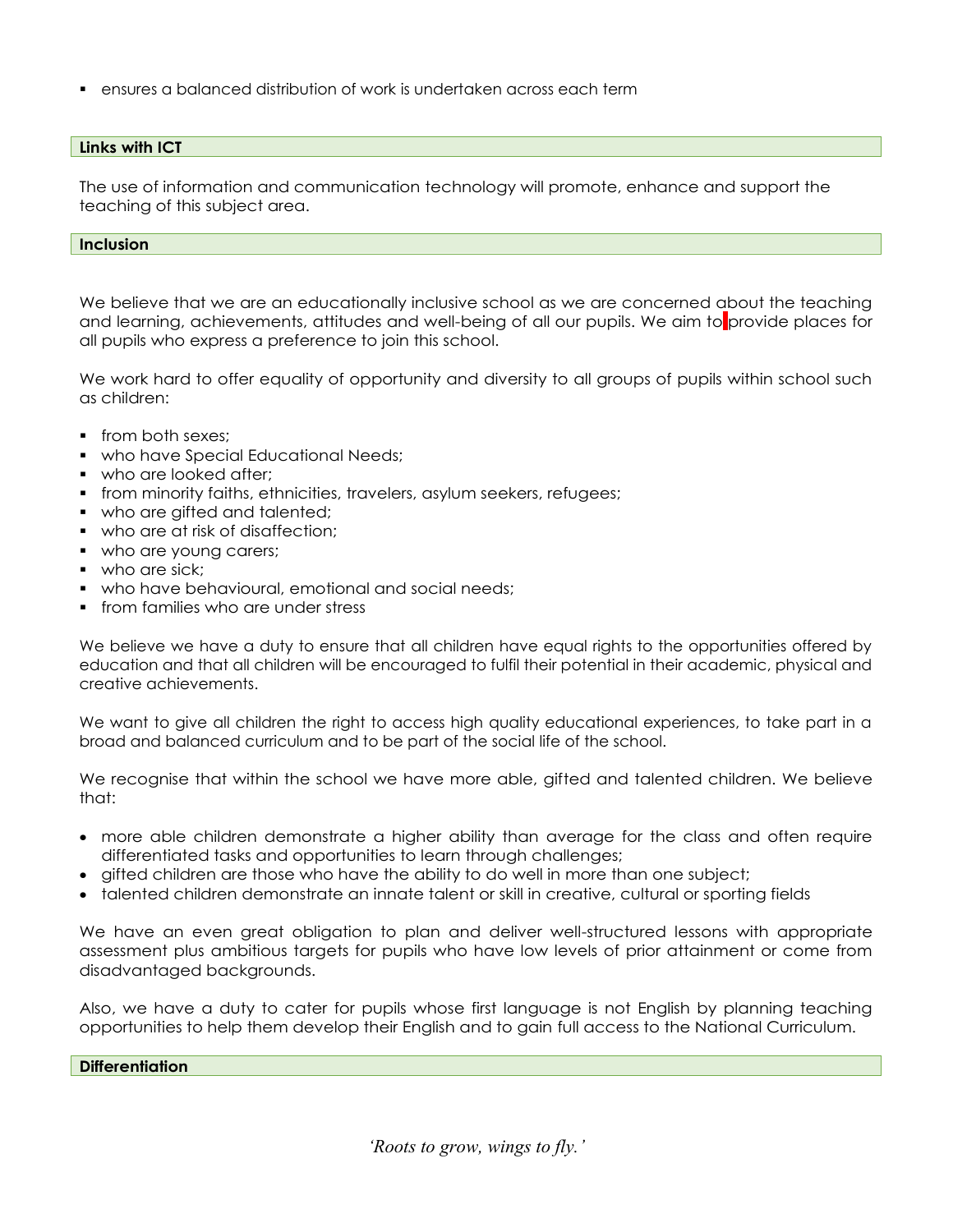Differentiation is best defined as 'the process by which differences between learners are accommodated so that all students in a group have the best possible chance of learning.' (Geoff Petty)

The main purpose of differentiation is to challenge and raise standards of learning by ensuring that curriculum objectives are accessible to all our children despite their backgrounds or abilities. We see differentiation as a form of integration and not exclusion.

Differentiation must reflect the learning objective and can be achieved in a variety of ways either by task, by support or by outcome and should be chosen by fitness for purpose.

We want all children to achieve success, therefore we will ensure they are given differentiated tasks that are matched to their level of attainment so that they can demonstrate successfully what they know, understand and can do.

The main feature of effective differentiation is good planning resulting in effective teaching and learning with children making good progress. Also we expect to see in all classes interested well motivated children responding to challenges, children working productively on task and being aware of their own progression.

Children will be given a differentiated success criteria (where possible from the writing passports) so that learners of all abilities are stretched.

### **Special Educational needs**

We want pupils with identified special educational needs to have full access to all subjects of the National Curriculum with teachers planning lessons that have no barriers to pupils achieving and with appropriate targets relating to the subject.

# **Assessment for Learning**

Teachers will:

- carry out continuous assessment;
- use short-term assessments matched to the teaching objectives to adjust their planning;
- make comments in pupil's books related to the teaching objective;
- highlight in pink and blue especially where children have completed extended pieces;
- carry out medium-term assessments to measure progress against key objectives to adjust planning;
- carry out long-term assessment to assess progress against school and national targets;
- administer national tests and assessment in Y2 and Y6;
- carry out tests at the end of Y3, Y4 and Y5;
- use long-term assessments to help them plan for the next academic year;
- use the end of Key stage interim framework for Year 2 and Year 6
- use focus education framework to mark objectives achieved in Years 1,3,4,5
- inform parents and carers of their child's progress and targets

# **Monitoring and review of the subject**

Monitoring of standards of children's work and the quality of teaching is the responsibility of the subject coordinator supported by the Headteacher and the Senior Leadership Team.

Standards will be monitored by:

- looking at pupils work
- subject observations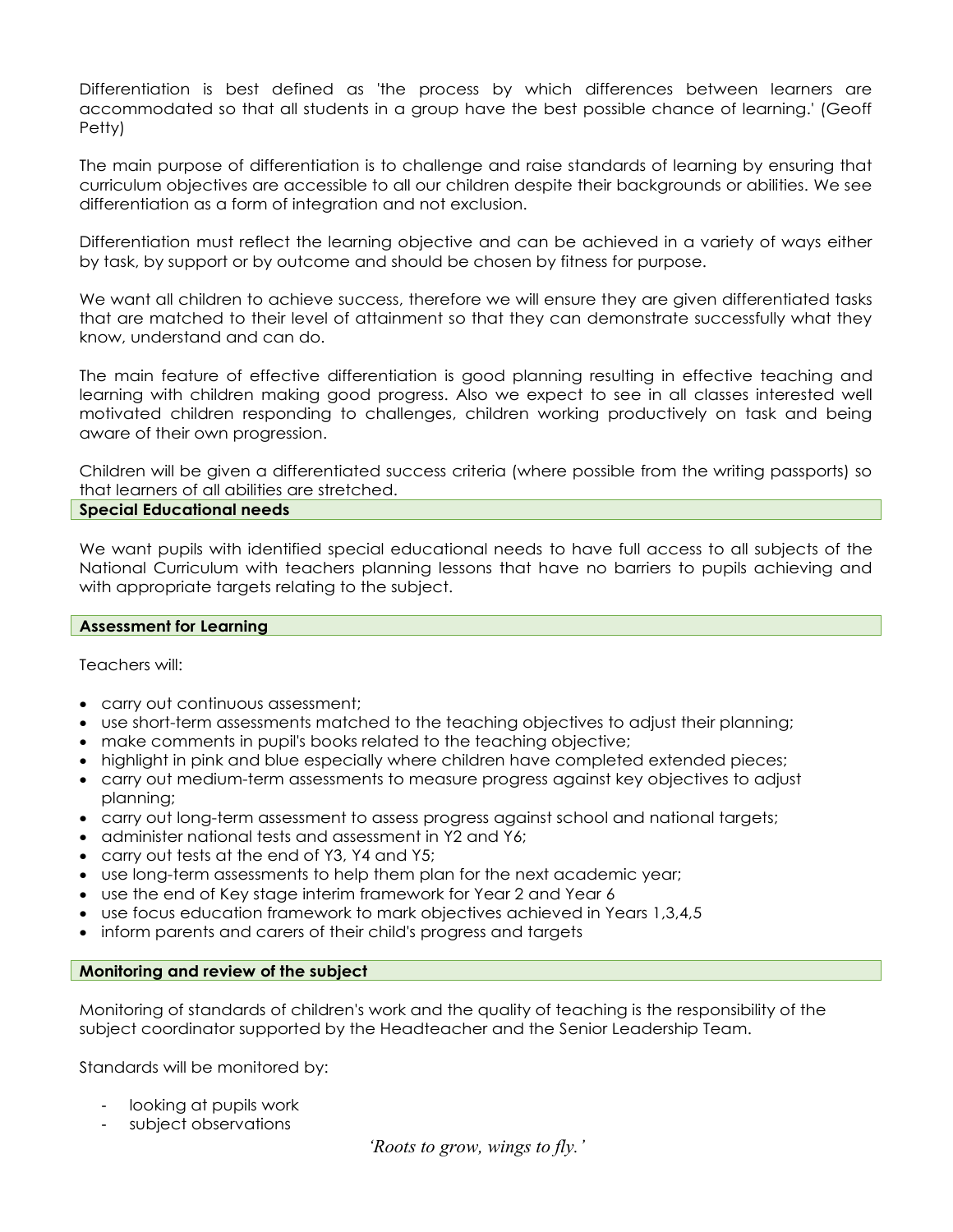- pupil discussions
- audit of subjects
- scrutiny of planning
- general curriculum discussions

### **Contribution to the other subject areas**

English is linked to all curriculum areas.

#### **Resources**

-

The school has a full range of resources to support the teaching of this subject throughout all year groups. Resources are upgraded and replenished when the need arises. An annual stock take and audit is undertaken by the subject coordinator in the summer term in preparation for the next academic year.

#### **Raising awareness through the policy**

We will raise awareness of this policy via:

- the School Handbook/Prospectus
- the school website
- **the Staff Handbook**
- meetings with parents such as introductory, transition, parent-teacher consultations and periodic curriculum workshops
- school events
- **meetings with school personnel**
- communications with home such as weekly newsletters and of end of half term newsletters
- reports such annual report to parents and Headteacher reports to the Governing Body
- **i** information displays in the main school entrance

#### **Training**

The school personnel:

- have equal chances of training, career development and promotion
- **•** receive training on this policy on induction which specifically covers:
	- $\triangleright$  National Curriculum programmes of study and attainment targets for all subjects
	- $\triangleright$  teaching and learning
	- $\triangleright$  planning
	- $\triangleright$  assessment
	- $\triangleright$  key skills
- receive periodic training so that they are kept up to date with new information
- **F** receive equal opportunities training on induction

#### **Equality impact assessment**

Under the Equality Act 2010 we have a duty not to discriminate against people on the basis of their age, disability, gender, gender identity, pregnancy or maternity, race, religion or belief and sexual orientation.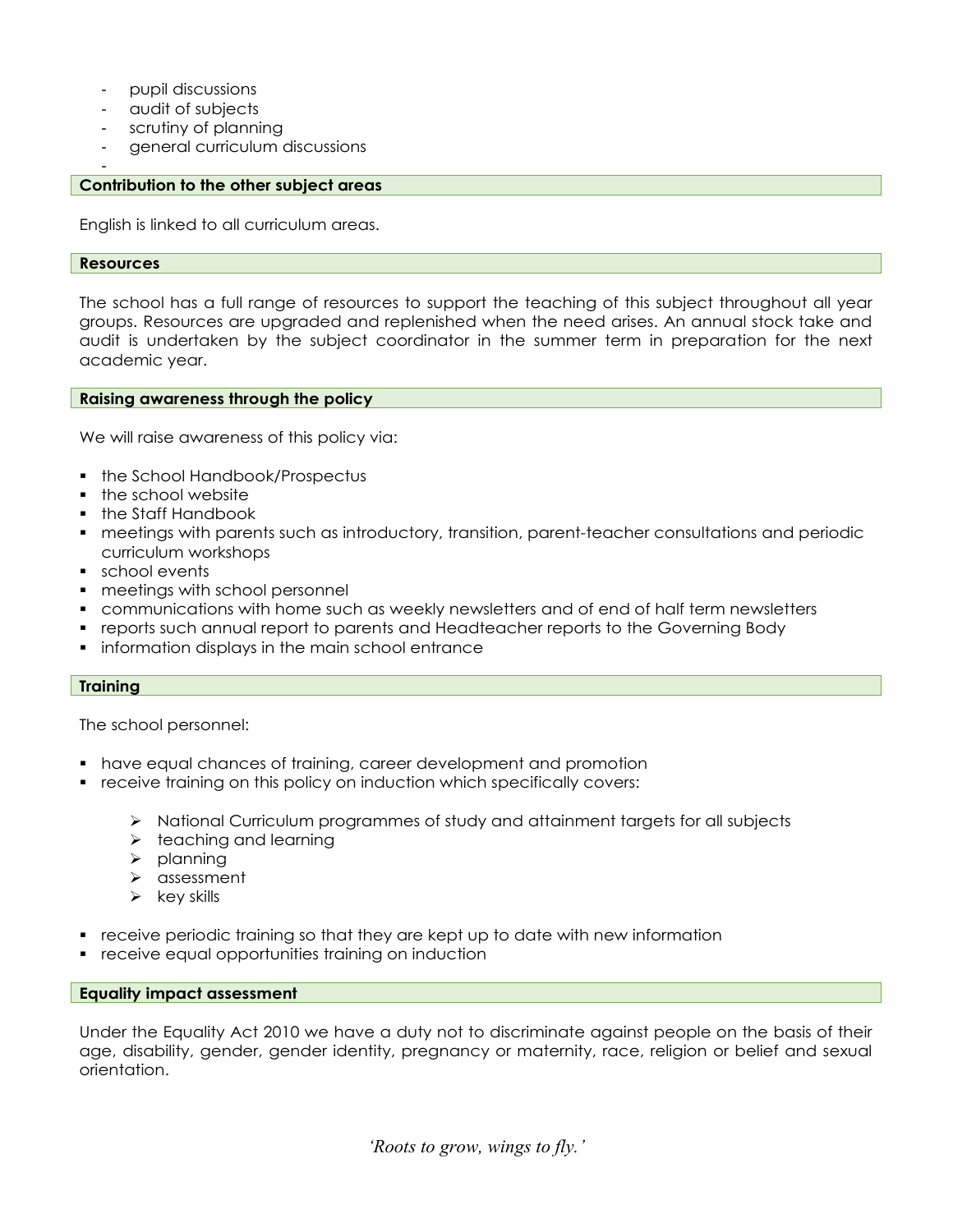This policy has been equality impact assessed and we believe that it is in line with the Equality Act 2010 as it is fair, it does not prioritise or disadvantage any pupil and it helps to promote equality at this school. (See Initial Equality Impact Assessment)

# **Monitoring effectiveness of this policy**

The practical application of this policy will be reviewed annually or when the need arises by the coordinator, the Headteacher and the nominated governor.

A statement of the policy's effectiveness and the necessary recommendations for improvement will be presented to the Governing Body for further discussion and endorsement. (See Policy Evaluation)

#### **Linked policies**

|                | • Curriculum                            | Teaching and Learning<br>٠                |
|----------------|-----------------------------------------|-------------------------------------------|
| $\blacksquare$ | Differentiation                         | Assessment<br>п                           |
| $\blacksquare$ | Monitoring and Evaluation               | Self-Evaluation & School Improvement<br>٠ |
|                | • Special Educational Needs             | <b>Disability Non Discrimination</b>      |
| $\blacksquare$ | English as an Additional Language (EAL) | п                                         |

| Headteacher:                    | Date: |  |
|---------------------------------|-------|--|
| <b>Chair of Governing Body:</b> | Date: |  |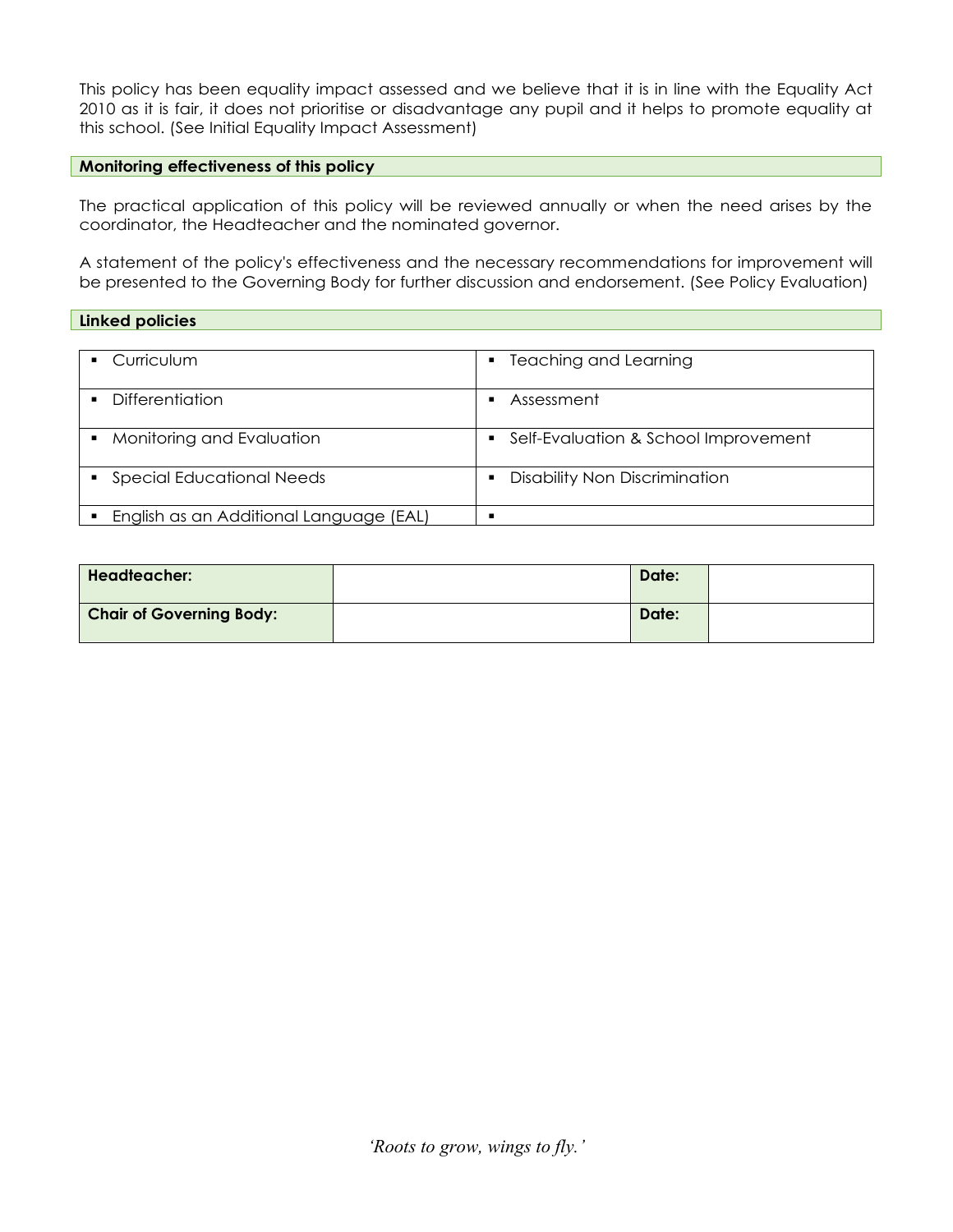# **Initial Equality Impact Assessment**

**Please complete an initial equality impact assessment once this policy has been customised to suit your purposes.**

| <b>Policy Title</b> | The aim(s) of this policy | Existing policy $(\checkmark)$ | <b>New/Proposed Policy</b> | Updated Policy $(\checkmark)$ |
|---------------------|---------------------------|--------------------------------|----------------------------|-------------------------------|
|                     |                           |                                |                            |                               |

| <b>This policy affects or is</b><br>likely to affect the | <b>Pupils</b> | <b>School</b><br><b>Personnel</b> | <b>Parents/carer</b> | Governor | <b>School</b><br><b>Volunteers</b> | <b>School</b><br><b>Visitors</b> | <b>Wider School</b><br><b>Community</b> |
|----------------------------------------------------------|---------------|-----------------------------------|----------------------|----------|------------------------------------|----------------------------------|-----------------------------------------|
| <b>following members of</b>                              |               |                                   |                      |          |                                    |                                  |                                         |
| the school community                                     |               |                                   |                      |          |                                    |                                  |                                         |
| $(\checkmark)$                                           |               |                                   |                      |          |                                    |                                  |                                         |

| <b>Question</b>                                                                       | <b>Equality Groups</b> |     |                          |   |                   |                              |        |        |                              |              |                                             | <b>Conclusion</b>                   |   |                                     |           |                                                                          |             |           |                       |                              |           |                                                                           |        |             |                                              |                          |
|---------------------------------------------------------------------------------------|------------------------|-----|--------------------------|---|-------------------|------------------------------|--------|--------|------------------------------|--------------|---------------------------------------------|-------------------------------------|---|-------------------------------------|-----------|--------------------------------------------------------------------------|-------------|-----------|-----------------------|------------------------------|-----------|---------------------------------------------------------------------------|--------|-------------|----------------------------------------------|--------------------------|
| Does or could<br>this policy have<br>a negative<br>impact on any<br>of the following? | Age                    |     |                          |   | <b>Disability</b> |                              | Gender |        | Gender<br>identity           |              |                                             | Pregnancy<br><b>or</b><br>maternity |   | Race                                |           | <b>Religion or</b><br>belief                                             |             |           | Sexual<br>orientation |                              |           | Undertake a full<br><b>EIA if the answer</b><br>is 'yes' or 'not<br>sure' |        |             |                                              |                          |
|                                                                                       |                        | N   | <b>NS</b>                |   | $\mathbf N$       | <b>NS</b>                    |        | N.     | <b>NS</b>                    |              | N                                           | <b>NS</b>                           |   | $\mathbf N$                         | <b>NS</b> |                                                                          | N           | <b>NS</b> |                       | N                            | <b>NS</b> |                                                                           | N      | <b>NS</b>   | Yes                                          | <b>No</b>                |
|                                                                                       |                        |     |                          |   |                   |                              |        |        |                              |              |                                             |                                     |   |                                     |           |                                                                          | ✔           |           |                       | ✔                            |           |                                                                           |        |             |                                              |                          |
| Does or could<br>this policy help<br>promote<br>equality for any<br>of the following? |                        |     | <b>Disability</b><br>Age |   |                   | Gender<br>Gender<br>identity |        |        | Pregnancy<br>or<br>maternity |              | <b>Religion or</b><br>Race<br><b>belief</b> |                                     |   | Sexual<br>orientation               |           | Undertake a full<br><b>EIA if the answer</b><br>is 'no' or 'not<br>sure' |             |           |                       |                              |           |                                                                           |        |             |                                              |                          |
|                                                                                       |                        | N   | <b>NS</b>                |   | N <sub>1</sub>    | <b>NS</b>                    |        | N      | <b>NS</b>                    |              | N                                           | <b>NS</b>                           |   | N                                   | <b>NS</b> |                                                                          | N           | <b>NS</b> |                       | N                            | <b>NS</b> |                                                                           | N.     | <b>NS</b>   | <b>Yes</b>                                   | <b>No</b>                |
|                                                                                       | ✓                      |     |                          | ✓ |                   |                              |        |        |                              |              |                                             |                                     | ✓ |                                     |           | ✓                                                                        |             |           | ✓                     |                              |           |                                                                           |        |             |                                              |                          |
| Does data<br>collected from<br>the equality<br>groups have a<br>positive impact       |                        | Age |                          |   | <b>Disability</b> |                              |        | Gender |                              |              | Gender<br>identity                          |                                     |   | Pregnancy<br><b>or</b><br>maternity |           |                                                                          | Race        |           |                       | <b>Religion or</b><br>belief |           |                                                                           | Sexual | orientation | Undertake a full<br>is 'no' or 'not<br>sure' | <b>EIA if the answer</b> |
| on this policy?                                                                       | v                      | N   | <b>NS</b>                |   | N                 | <b>NS</b>                    |        | N      | <b>NS</b>                    | $\mathbf v$  | N                                           | <b>NS</b>                           | v | N                                   | <b>NS</b> | $\mathbf{v}$                                                             | $\mathbf N$ | <b>NS</b> |                       | N                            | <b>NS</b> |                                                                           | N.     | <b>NS</b>   | <b>Yes</b>                                   | <b>No</b>                |
|                                                                                       | $\checkmark$           |     |                          | ✔ |                   |                              | ✔      |        |                              | $\checkmark$ |                                             |                                     | ✓ |                                     |           | ✓                                                                        |             |           | ✓                     |                              |           | ✔                                                                         |        |             |                                              | $\checkmark$             |

**Conclusio We have come to the conclusion that after undertaking an initial equality impact assessment that a full assessment is not**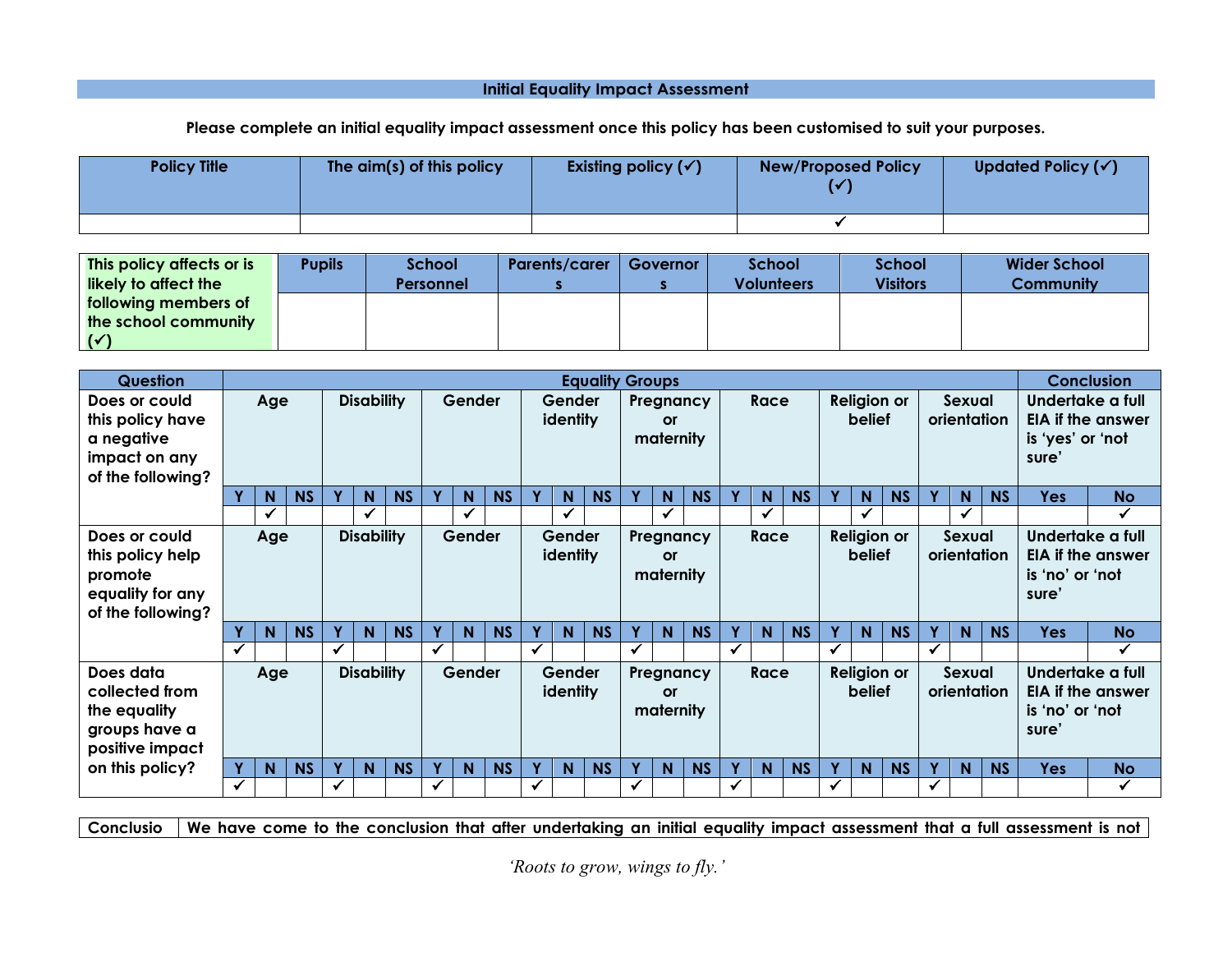| n, | ----------<br>11 I I I G<br>. |
|----|-------------------------------|
|    |                               |

| <b>Preliminary EIA completed by</b> | Date | <b>Preliminary EIA approved by</b> | Date |
|-------------------------------------|------|------------------------------------|------|
|                                     |      |                                    |      |

| <b>Policy Evaluation</b>                                       |            |           |    |                        |  |  |  |  |  |  |  |  |
|----------------------------------------------------------------|------------|-----------|----|------------------------|--|--|--|--|--|--|--|--|
|                                                                |            |           |    |                        |  |  |  |  |  |  |  |  |
| Points to be considered                                        | <b>Yes</b> | <b>No</b> | N/ | Please supply evidence |  |  |  |  |  |  |  |  |
|                                                                |            |           | A  |                        |  |  |  |  |  |  |  |  |
| • Policy annually reviewed                                     |            |           |    |                        |  |  |  |  |  |  |  |  |
| • Policy in line with current legislation                      |            |           |    |                        |  |  |  |  |  |  |  |  |
| • Coordinator in place                                         |            |           |    |                        |  |  |  |  |  |  |  |  |
| • Nominated governor in place                                  |            |           |    |                        |  |  |  |  |  |  |  |  |
| • Coordinator carries out role effectively                     |            |           |    |                        |  |  |  |  |  |  |  |  |
| • Headteacher, coordinator and nominated governor work         |            |           |    |                        |  |  |  |  |  |  |  |  |
| closely                                                        |            |           |    |                        |  |  |  |  |  |  |  |  |
| • Policy endorsed by governing body                            |            |           |    |                        |  |  |  |  |  |  |  |  |
| . Policy regularly discussed at meetings of the governing body |            |           |    |                        |  |  |  |  |  |  |  |  |
| • School personnel aware of this policy                        |            |           |    |                        |  |  |  |  |  |  |  |  |
| • School personnel comply with this policy                     |            |           |    |                        |  |  |  |  |  |  |  |  |
| • Pupils aware of this policy                                  |            |           |    |                        |  |  |  |  |  |  |  |  |
| • Parents aware of this policy                                 |            |           |    |                        |  |  |  |  |  |  |  |  |
| • Visitors aware of this policy                                |            |           |    |                        |  |  |  |  |  |  |  |  |
| • Local community aware of this policy                         |            |           |    |                        |  |  |  |  |  |  |  |  |
| • Funding in place                                             |            |           |    |                        |  |  |  |  |  |  |  |  |
| • Policy complies with the Equality Act                        |            |           |    |                        |  |  |  |  |  |  |  |  |
| • Equality Impact Assessment undertaken                        |            |           |    |                        |  |  |  |  |  |  |  |  |
| • Policy referred to the School Handbook                       |            |           |    |                        |  |  |  |  |  |  |  |  |
| • Policy available from the school office                      |            |           |    |                        |  |  |  |  |  |  |  |  |
| • Policy available from the school website                     |            |           |    |                        |  |  |  |  |  |  |  |  |
| • School Council involved with policy development              |            |           |    |                        |  |  |  |  |  |  |  |  |
| • All stakeholders take part in questionnaires and surveys     |            |           |    |                        |  |  |  |  |  |  |  |  |
| • All associated training in place                             |            |           |    |                        |  |  |  |  |  |  |  |  |
| • All outlined procedures complied with                        |            |           |    |                        |  |  |  |  |  |  |  |  |
| • Linked policies in place and up to date                      |            |           |    |                        |  |  |  |  |  |  |  |  |
| • Associated policies in place and up to date                  |            |           |    |                        |  |  |  |  |  |  |  |  |
| A statement outlining the overall effectiveness of this policy |            |           |    |                        |  |  |  |  |  |  |  |  |